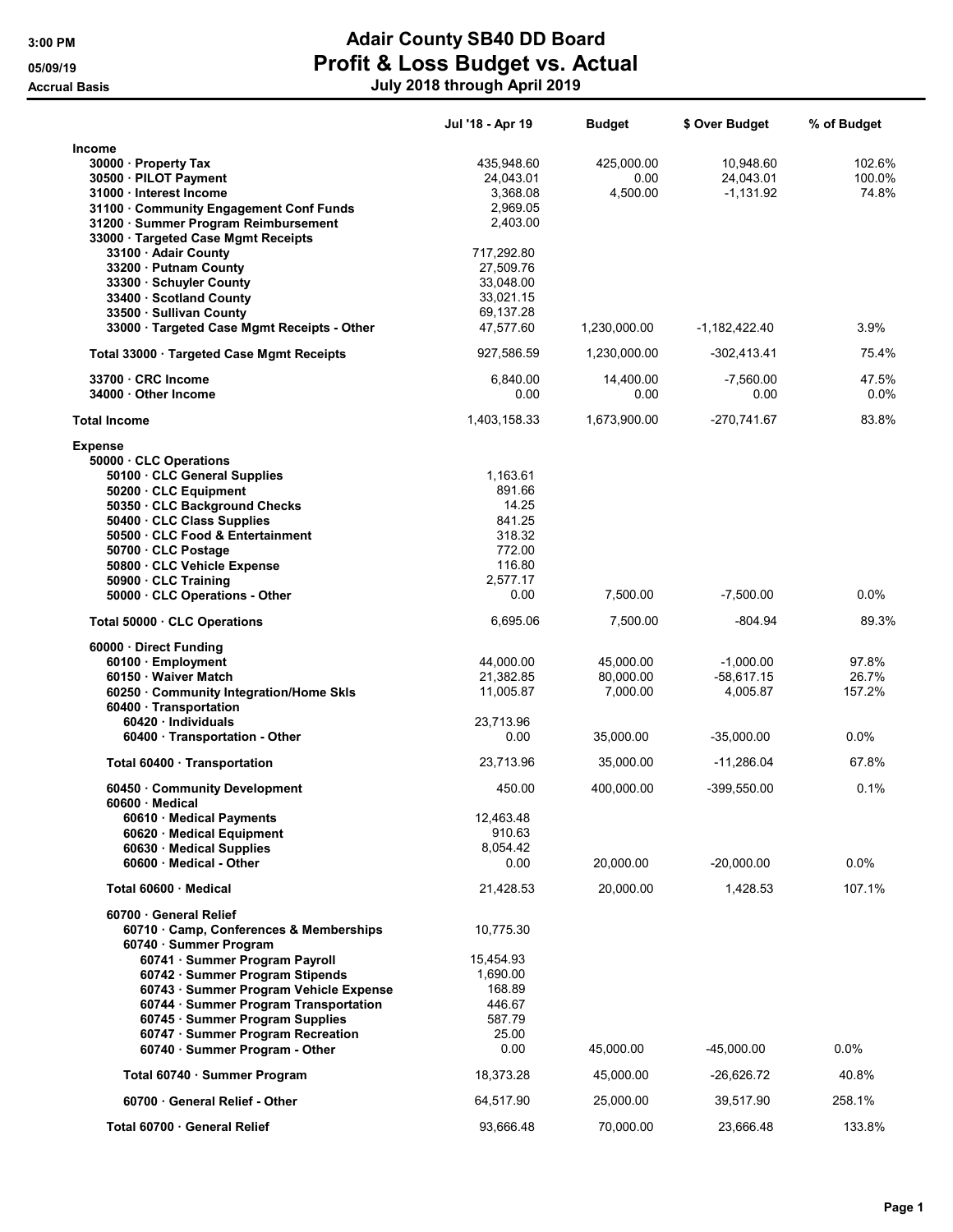## 3:00 PM **Adair County SB40 DD Board** 05/09/19 **Profit & Loss Budget vs. Actual** Accrual Basis July 2018 through April 2019

|                                                        | Jul '18 - Apr 19 | <b>Budget</b>      | \$ Over Budget             | % of Budget   |
|--------------------------------------------------------|------------------|--------------------|----------------------------|---------------|
| 60800 · Temporary Residential Supports                 | 2,671.57         | 3,000.00           | $-328.43$                  | 89.1%         |
| Total 60000 Direct Funding                             | 218,319.26       | 660,000.00         | -441,680.74                | 33.1%         |
| 60950 CRC Expense                                      | 4,680.00         | 14,400.00          | $-9,720.00$                | 32.5%         |
| 61000 · Funding to Other Counties                      |                  |                    |                            |               |
| 61100 · Funding to Putnam County                       | 1,497.68         |                    |                            |               |
| 61200 · Funding to Schuyler County                     | 3,930.70         |                    |                            |               |
| 61300 · Funding to Scotland County                     | 3,019.21         |                    |                            |               |
| 61400 · Funding to Sullivan County                     | 6,606.55         |                    |                            |               |
| 61000 · Funding to Other Counties - Other              | 0.00             | 35,000.00          | $-35,000.00$               | $0.0\%$       |
| Total 61000 · Funding to Other Counties                | 15,054.14        | 35,000.00          | $-19,945.86$               | 43.0%         |
| 80000 · Programming - Indirect                         |                  |                    |                            |               |
| 80500 · Accreditation                                  | 760.00<br>605.37 | 10,000.00          | $-9,240.00$<br>$-1,394.63$ | 7.6%          |
| 81000 · Board Expense<br>82000 Governmental Relations  | 0.00             | 2,000.00<br>500.00 | $-500.00$                  | 30.3%<br>0.0% |
| 83000 Conferences/Workshops                            |                  |                    |                            |               |
| 83300 Conferences/Workshops-General                    | 3.488.09         |                    |                            |               |
| 83310 Community Engagement Conference                  | 2,237.32         |                    |                            |               |
| 83000 Conferences/Workshops - Other                    | 0.00             | 5,000.00           | $-5,000.00$                | $0.0\%$       |
|                                                        |                  |                    |                            |               |
| Total 83000 · Conferences/Workshops                    | 5,725.41         | 5,000.00           | 725.41                     | 114.5%        |
| 83500 · Depreciation Expense                           | 0.00             | 65,000.00          | $-65,000.00$               | 0.0%          |
| 84000 Dues and Memberships                             | 2,887.45         | 3,500.00           | $-612.55$                  | 82.5%         |
| 85000 · Employee Travel                                | 2,638.46         |                    |                            |               |
| 70400 · TCM Admin Mileage<br>71150 · TCM Adair Mileage | 7,408.39         |                    |                            |               |
| 72150 · TCM Putnam Mileage                             | 1,497.61         |                    |                            |               |
| 73150 · TCM Schuyler Mileage                           | 2,077.15         |                    |                            |               |
| 74150 · TCM Scotland Mileage                           | 1,074.41         |                    |                            |               |
| 75150 · TCM Sullivan Mileage                           | 3,195.38         |                    |                            |               |
| 85000 · Employee Travel - Other                        | 2,347.86         | 30,000.00          | $-27,652.14$               | 7.8%          |
| Total 85000 · Employee Travel                          | 20,239.26        | 30,000.00          | $-9,760.74$                | 67.5%         |
|                                                        |                  |                    |                            |               |
| 86000 Insurance<br>86100 Directors & Officers          | 441.00           |                    |                            |               |
| 86300 · Property Insurance                             | 11,901.00        |                    |                            |               |
| 86500 · Workers' Compensation                          | 8,647.00         |                    |                            |               |
| 86000 · Insurance - Other                              | 0.00             | 26,000.00          | $-26,000.00$               | 0.0%          |
|                                                        |                  | 26,000.00          |                            |               |
| Total 86000 · Insurance                                | 20,989.00        |                    | $-5,011.00$                | 80.7%         |
| 87000 Office Expenses<br>87100 Office Supplies         |                  |                    |                            |               |
| 87110 Office Supplies-Country Club                     | 919.83           |                    |                            |               |
| 87120 Office Supplies-McPherson                        | 6,850.61         |                    |                            |               |
| 87100 · Office Supplies - Other                        | 0.00             | 7,500.00           | $-7,500.00$                | 0.0%          |
| Total 87100 · Office Supplies                          | 7.770.44         | 7,500.00           | 270.44                     | 103.6%        |
|                                                        |                  |                    |                            |               |
| 87200 · Postage                                        |                  |                    |                            |               |
| 87210 · Postage-General                                | 724.65           |                    |                            |               |
| 87220 · Postage-TCM                                    | 782.44           |                    |                            |               |
| 87200 · Postage - Other                                | 0.00             | 2,500.00           | $-2,500.00$                | 0.0%          |
| Total 87200 · Postage                                  | 1,507.09         | 2,500.00           | $-992.91$                  | 60.3%         |
| 87300 · Advertising/Marketing                          |                  |                    |                            |               |
| 87320 · Advertising-McPherson                          | 111.14           |                    |                            |               |
| 87300 · Advertising/Marketing - Other                  | 1,966.71         | 3,000.00           | $-1,033.29$                | 65.6%         |
| Total 87300 · Advertising/Marketing                    | 2,077.85         | 3,000.00           | $-922.15$                  | 69.3%         |
| 87400 Copier                                           |                  |                    |                            |               |
| 87410 Copier-Country Club                              | 541.20           |                    |                            |               |
| 87420 · Copier-McPherson                               | 3,919.21         |                    |                            |               |
| 87400 Copier - Other                                   | 0.00             | 2,500.00           | $-2,500.00$                | $0.0\%$       |
|                                                        |                  |                    |                            |               |
| Total 87400 · Copier                                   | 4,460.41         | 2,500.00           | 1,960.41                   | 178.4%        |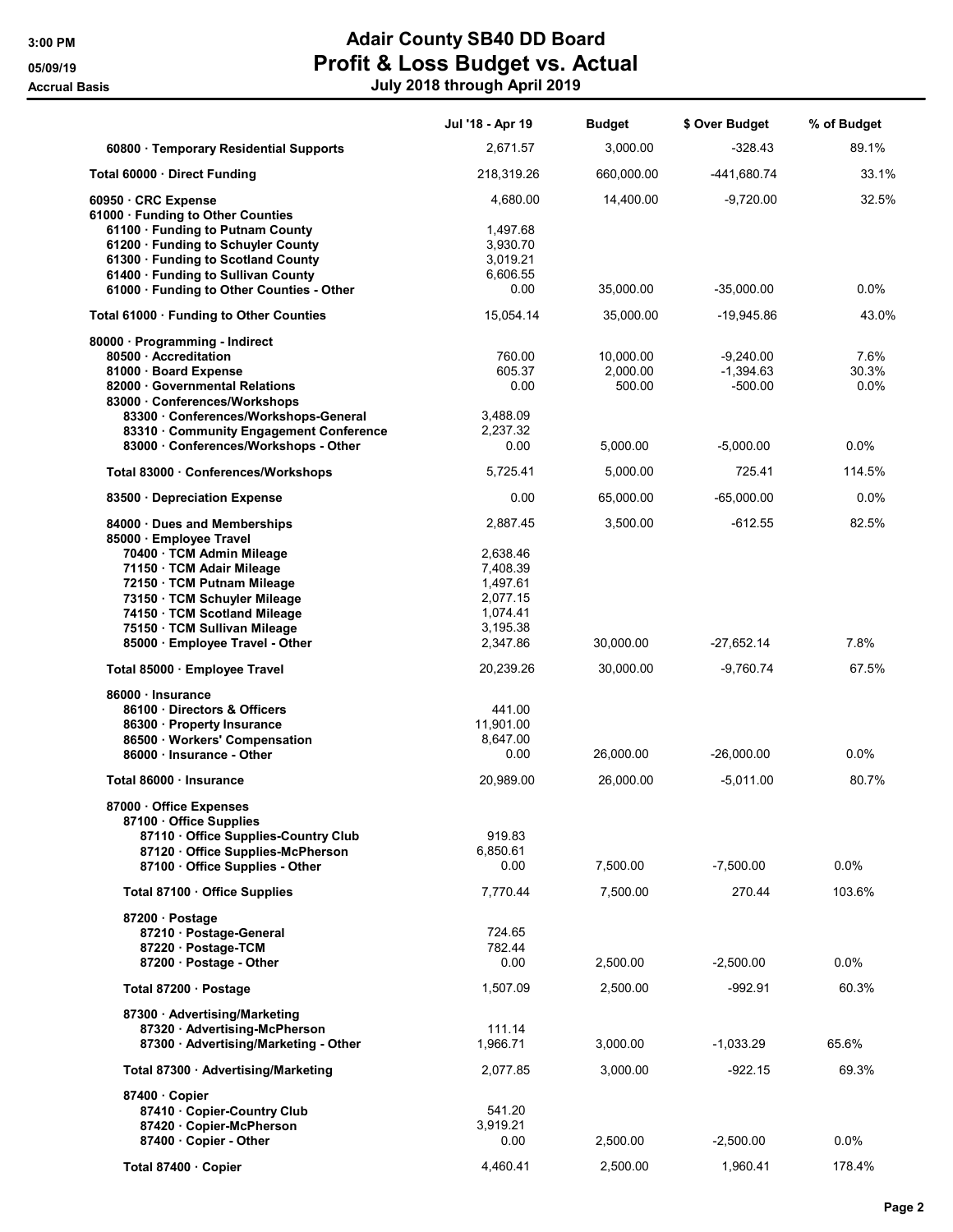# 3:00 PM **Adair County SB40 DD Board** 05/09/19 **Profit & Loss Budget vs. Actual** Accrual Basis July 2018 through April 2019

|                                                                                                         | Jul '18 - Apr 19       | <b>Budget</b> | \$ Over Budget  | % of Budget |
|---------------------------------------------------------------------------------------------------------|------------------------|---------------|-----------------|-------------|
| 87450 · Employee Retention/Appreciation<br>87700 · Building Maintenance                                 | 2,340.88               | 3,000.00      | $-659.12$       | 78.0%       |
| 87710 · Janitorial<br>87711 · Janitorial-Country Club<br>87712 Janitorial-McPherson                     | 3,529.35<br>5,553.42   |               |                 |             |
| Total 87710 Janitorial                                                                                  | 9,082.77               |               |                 |             |
| 87720 · Lawn Care<br>87721 · Lawn Care-Country Club<br>87722 · Lawn Care-McPherson                      | 675.00<br>150.00       |               |                 |             |
| Total 87720 Lawn Care                                                                                   | 825.00                 |               |                 |             |
| 87730 · Snow Removal<br>87731 · Snow Removal-Country Club<br>87732 · Snow Removal-McPherson             | 1,170.50<br>1,574.50   |               |                 |             |
| Total 87730 · Snow Removal                                                                              | 2,745.00               |               |                 |             |
| 87700 · Building Maintenance - Other                                                                    | 185.00                 | 25,000.00     | $-24,815.00$    | 0.7%        |
| Total 87700 · Building Maintenance                                                                      | 12,837.77              | 25,000.00     | -12,162.23      | 51.4%       |
| 87800 · Software & Technology<br>87820 · Soft & Tech-McPherson<br>87800 · Software & Technology - Other | 556.53<br>41,487.50    | 55,000.00     | $-13,512.50$    | 75.4%       |
| Total 87800 · Software & Technology                                                                     | 42,044.03              | 55,000.00     | -12,955.97      | 76.4%       |
| 87000 Office Expenses - Other                                                                           | 0.00                   | 0.00          | 0.00            | $0.0\%$     |
| Total 87000 · Office Expenses                                                                           | 73,038.47              | 98,500.00     | $-25,461.53$    | 74.2%       |
| 87500 Personnel<br>51000 · CLC Personnel<br>51100 · CLC Center Salary Expense                           | 55,890.60              |               |                 |             |
| Total 51000 · CLC Personnel                                                                             | 55,890.60              |               |                 |             |
| 66000 · Payroll Expenses                                                                                |                        |               |                 |             |
| 66500 · Salary Sick<br>66700 · Salary Vacation                                                          | 21,022.97<br>26,133.18 |               |                 |             |
| 66000 · Payroll Expenses - Other                                                                        | 60,544.15              |               |                 |             |
| Total 66000 · Payroll Expenses                                                                          | 107,700.30             |               |                 |             |
| 70300 · TCM Admin Salary                                                                                | 101,627.35             |               |                 |             |
| 71110 · TCM Adair Salary Expense                                                                        | 262,899.01             |               |                 |             |
| 71115 · TCM Adair Overtime<br>72110 · TCM Putnam Salary Expense                                         | 877.74<br>15,620.62    |               |                 |             |
| 73110 · TCM Schuyler Salary Expense                                                                     | 28,266.48              |               |                 |             |
| 74110 · TCM Scotland Salary Expense                                                                     | 11,130.87              |               |                 |             |
| 75110 · TCM Sullivan Salary Expense                                                                     | 39,595.44              |               |                 |             |
| 87510 · Salary Expense                                                                                  | 100,342.86             |               |                 |             |
| 87540 · Employee Benefits                                                                               | 208,710.80             |               |                 |             |
| 87550 · Unemployment Tax<br>87500 · Personnel - Other                                                   | 1,525.00<br>0.00       | 1,169,631.33  | $-1,169,631.33$ | $0.0\%$     |
| Total 87500 · Personnel                                                                                 | 934, 187.07            | 1,169,631.33  | -235,444.26     | 79.9%       |
| 88000 Professional Services                                                                             |                        |               |                 |             |
| 88050 · Accounting                                                                                      | 2,085.00               | 3,500.00      | $-1,415.00$     | 59.6%       |
| 88100 Audit                                                                                             | 3,850.00               | 3,800.00      | 50.00           | 101.3%      |
| 88200 · Legal Services                                                                                  | 100.00                 | 2,000.00      | $-1,900.00$     | 5.0%        |
| 88300 Consulting                                                                                        | 3,975.98               | 1,000.00      | 2,975.98        | 397.6%      |
| 88000 · Professional Services - Other                                                                   | 0.00                   | 0.00          | 0.00            | $0.0\%$     |
| Total 88000 · Professional Services                                                                     | 10,010.98              | 10,300.00     | -289.02         | 97.2%       |
| 88500 Training                                                                                          |                        |               |                 |             |
| 76000 · TCM Training<br>88500 Training - Other                                                          | 2,754.24<br>8,389.83   | 15,000.00     | $-6,610.17$     | 55.9%       |
|                                                                                                         |                        |               |                 |             |
| Total 88500 · Training                                                                                  | 11,144.07              | 15,000.00     | $-3,855.93$     | 74.3%       |